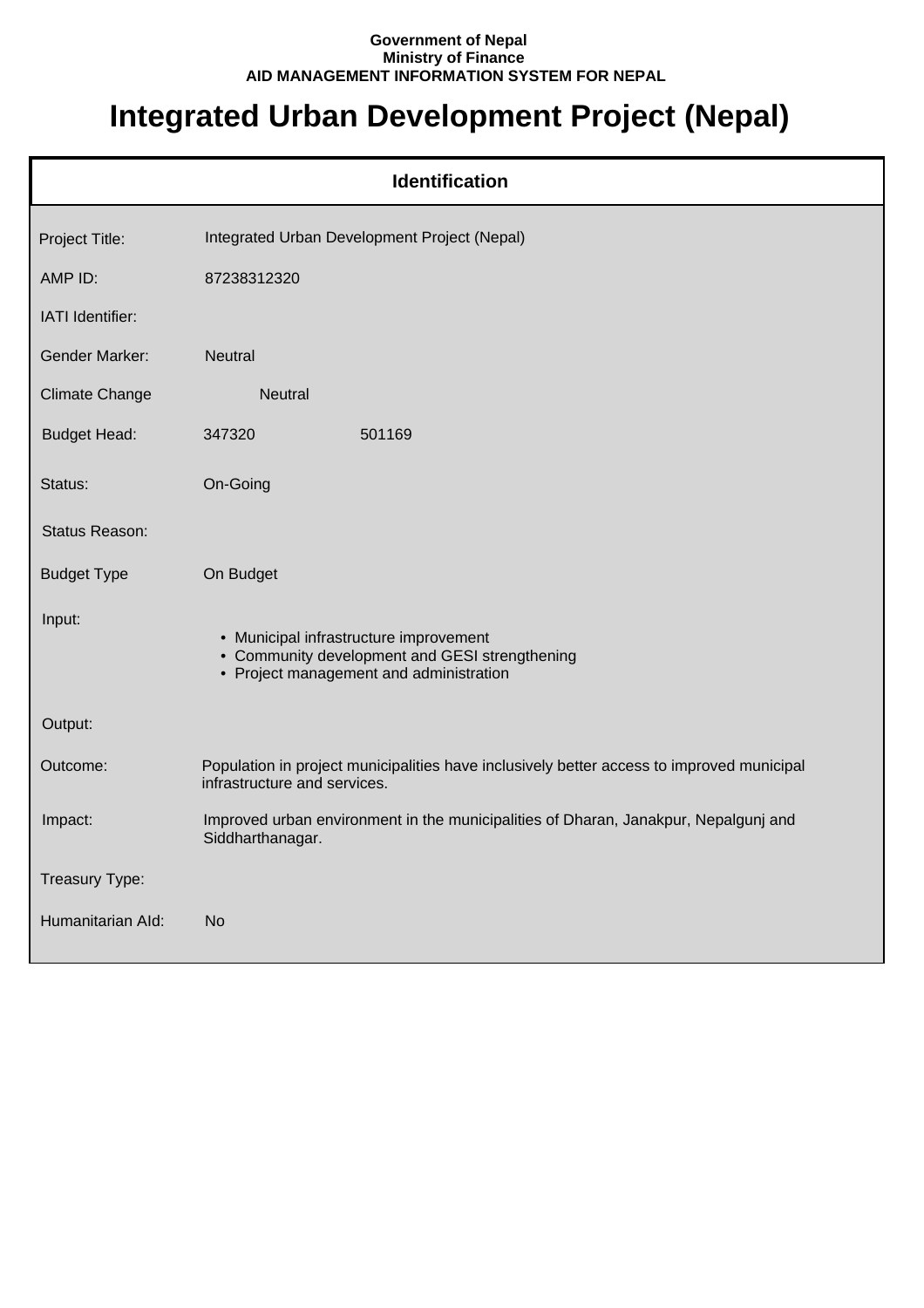| <b>Location</b>        |            |
|------------------------|------------|
| Location               | Percentage |
| Banke (Nepalgunj)      | 25.0%      |
| Sunsari (Inaruwa)      | 25.0%      |
| Rupandehi (Bhairahawa) | 25.0%      |
| Dhanusa (Janakpur)     | 25.0%      |

| <b>National Plan</b>                                                                                                |            |
|---------------------------------------------------------------------------------------------------------------------|------------|
| Program                                                                                                             | Percentage |
| [Building, Housing and Urban Development] [Infrastructure Development Policy] [National<br>Development Plan (NDP) ] | 100.0%     |

| <b>Sector</b>                                   |            |
|-------------------------------------------------|------------|
| Sector                                          | Percentage |
| Nepal Sector Classification URBAN DEVELOPMENT 0 | 100.0%     |

| <b>Implementing/Executing Agency</b>                    |        |  |
|---------------------------------------------------------|--------|--|
| <b>Implementing Agency</b>                              |        |  |
| Department of Urban Development & Building Construction | 100.0% |  |
| <b>Executing Agency</b>                                 |        |  |
| Ministry of Finance                                     | 50.0%  |  |
| Ministry of Physical Infrastructure and Transportation  | 50.0%  |  |
| <b>Responsible Organization</b>                         |        |  |
| Ministry of Finance - Investments in Public Enterprises | 50.0%  |  |
| Ministry of Physical Infrastructure and Transportation  | 50.0%  |  |
| Donor                                                   |        |  |
| Asian Development Bank                                  | 0.0%   |  |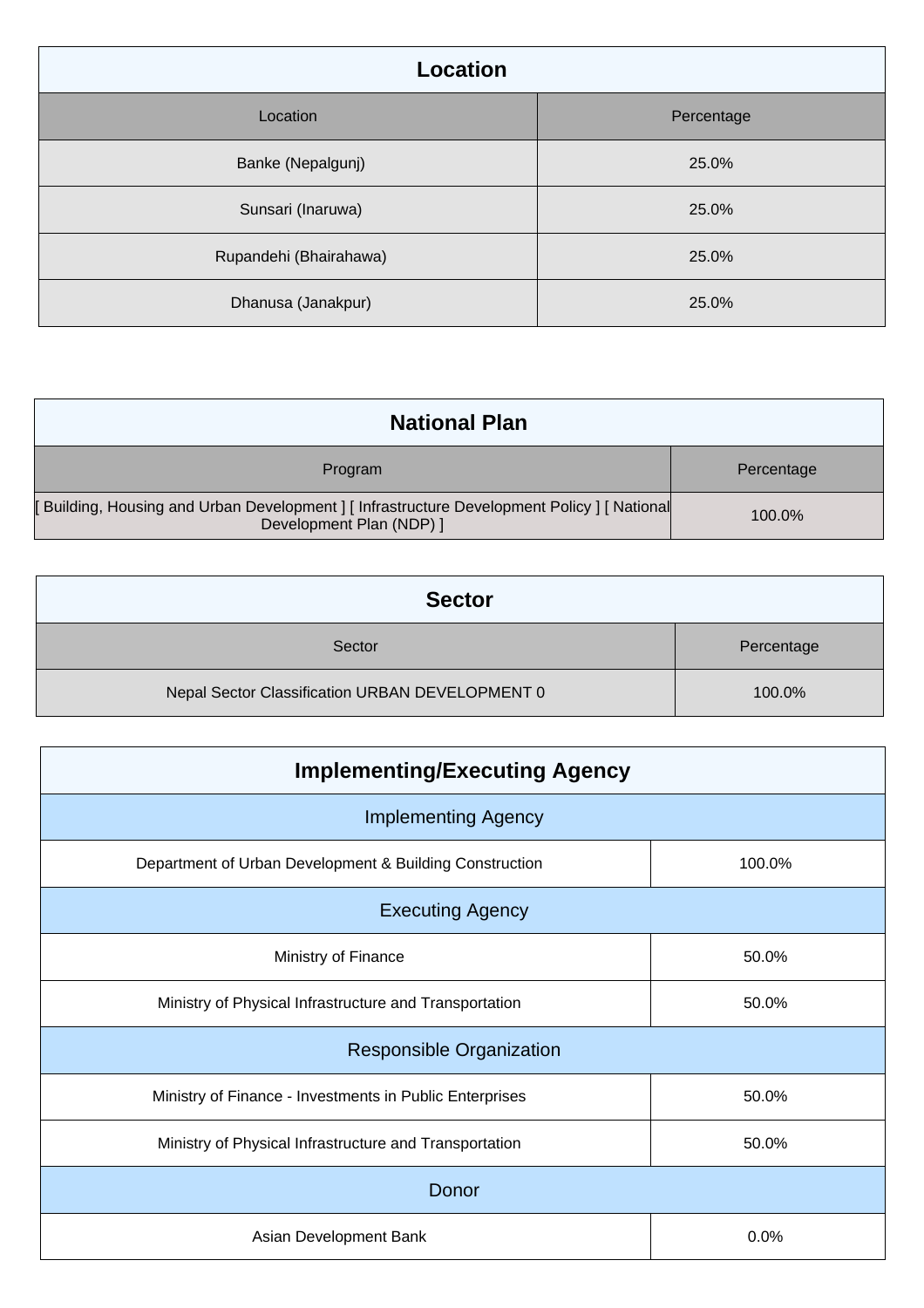|                     |                                              |                            | <b>Funding</b>                |            |                     |
|---------------------|----------------------------------------------|----------------------------|-------------------------------|------------|---------------------|
| Transaction<br>Date | Type of<br>Assistance                        | Mode of<br>Payment         | Post Earthquake<br>Assistance | Commitment | <b>Disbursement</b> |
|                     |                                              |                            | <b>Asian Development Bank</b> |            |                     |
|                     |                                              |                            | <b>Actual</b>                 |            |                     |
| 10/30/2020          | Concessional Loan<br>Assistance              | Reimbursable               | No                            | 0          | 182,134             |
| 3/15/2013           | <b>Grant Aid</b>                             | Reimbursable               | No                            | 0          | 300,000             |
| 7/15/2013           | <b>Grant Aid</b>                             | Reimbursable               | No                            | 0          | 311,195             |
| 11/15/2013          | <b>Grant Aid</b>                             | Reimbursable               | No                            | 0          | 522,845             |
| 3/15/2014           | <b>Grant Aid</b>                             | Reimbursable               | No                            | 0          | 236,765             |
| 7/15/2014           | <b>Grant Aid</b>                             | Reimbursable               | No                            | 0          | 705,885             |
| 3/15/2015           | <b>Grant Aid</b>                             | Reimbursable               | No                            | 0          | 312,583             |
| 7/15/2015           | <b>Grant Aid</b>                             | Reimbursable               | No                            | 0          | 488,062             |
| 11/15/2019          | Concessional Loan<br>Assistance              | Reimbursable               | No                            | 0          | 453,115             |
| 3/13/2020           | Concessional Loan<br>Assistance              | Reimbursable               | N <sub>o</sub>                | Ю          | 712,688             |
| 7/15/2020           | Concessional Loan Reimbursable<br>Assistance |                            | No                            | 0          | 1,641,773           |
| 5/8/2012            | <b>Grant Aid</b>                             | Reimbursable               | No                            | 12,000,000 | 10                  |
| 11/15/2015          | <b>Grant Aid</b>                             | Reimbursable               | N <sub>o</sub>                | 0          | 904,494             |
| 3/15/2016           | <b>Grant Aid</b>                             | Reimbursable               | No                            | 10         | 127,763             |
| 7/15/2016           | <b>Grant Aid</b>                             | Reimbursable               | N <sub>o</sub>                | 10         | 232,667             |
| 11/30/2016          | <b>Grant Aid</b>                             | Reimbursable               | No                            | 10         | 565,629             |
| 3/31/2017           | <b>Grant Aid</b>                             | Reimbursable               | N <sub>o</sub>                | 10         | 148,981             |
| 7/15/2017           | <b>Grant Aid</b>                             | Reimbursable               | No                            | 10         | 564,287             |
| 11/15/2017          | <b>Grant Aid</b>                             | Reimbursable               | N <sub>o</sub>                | 10         | 582,671             |
| 3/15/2018           | <b>Grant Aid</b>                             | Reimbursable               | No                            | 0          | 203,762             |
| 7/15/2018           | <b>Grant Aid</b>                             | Reimbursable               | N <sub>o</sub>                | 0          | 266,219             |
|                     |                                              | <b>UNDISBURSED BALANCE</b> |                               | 2,536,482  |                     |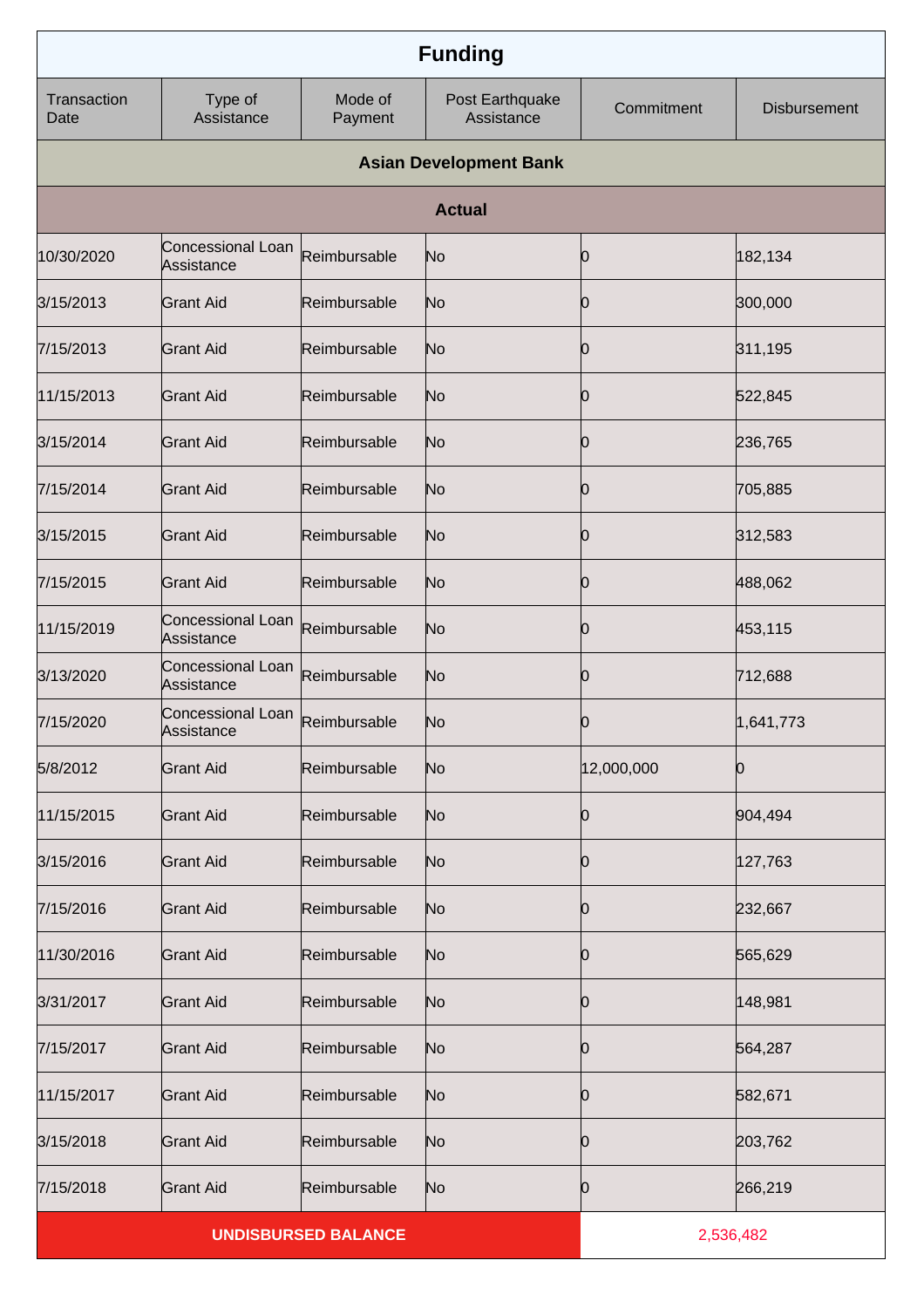| Transaction<br>Date | Type of<br>Assistance                  | Mode of<br>Payment         | Post Earthquake<br>Assistance | Commitment | <b>Disbursement</b> |
|---------------------|----------------------------------------|----------------------------|-------------------------------|------------|---------------------|
| 11/15/2018          | <b>Grant Aid</b>                       | Reimbursable               | No                            | 0          | 621,968             |
| 3/15/2019           | <b>Grant Aid</b>                       | Reimbursable               | No                            | Ю          | 202,723             |
| 7/15/2019           | <b>Grant Aid</b>                       | Reimbursable               | No                            | Ŋ          | 212,965             |
| 3/13/2020           | <b>Grant Aid</b>                       | Reimbursable               | No                            | Ю          | 271,624             |
| 11/15/2020          | <b>Grant Aid</b>                       | Reimbursable               | No                            | Ŋ          | 665,756             |
| 5/8/2012            | Concessional Loan<br>Assistance        | Reimbursable               | No                            | 44,800,000 | 0                   |
| 7/15/2015           | Concessional Loan<br>Assistance        | Reimbursable               | No                            | O          | 1,036,235           |
| 11/15/2015          | Concessional Loan<br><b>Assistance</b> | Reimbursable               | No                            | Ю          | 3,625,594           |
| 3/15/2016           | Concessional Loan<br><b>Assistance</b> | Reimbursable               | No                            | 0          | 2,003,104           |
| 7/15/2016           | Concessional Loan<br><b>Assistance</b> | Reimbursable               | No                            | Ю          | 5,083,736           |
| 11/30/2016          | Concessional Loan<br>Assistance        | Reimbursable               | No                            | O          | 3,085,496           |
| 3/31/2017           | Concessional Loan<br>Assistance        | Reimbursable               | No                            | Ю          | 1,193,972           |
| 7/15/2017           | Concessional Loan<br>Assistance        | Reimbursable               | No                            | 0          | 4,102,894           |
| 11/15/2017          | Concessional Loan<br>Assistance        | Reimbursable               | No                            | 0          | 2,069,900           |
| 3/15/2018           | Concessional Loan<br>Assistance        | Reimbursable               | N <sub>o</sub>                | Ю          | 1,091,391           |
| 7/15/2018           | Concessional Loan<br>Assistance        | Reimbursable               | No                            | 0          | 1,711,914           |
| 11/15/2018          | Concessional Loan<br>Assistance        | Reimbursable               | N <sub>o</sub>                | Ю          | 2,520,219           |
| 3/15/2019           | Concessional Loan<br>Assistance        | Reimbursable               | No                            | 0          | 3,088,194           |
| 7/15/2019           | Concessional Loan<br>Assistance        | Reimbursable               | N <sub>o</sub>                | Ю          | 1,770,932           |
|                     |                                        | <b>Total</b>               |                               | 56,800,000 | 43,822,135          |
|                     |                                        |                            | <b>Planned</b>                |            |                     |
| 11/15/2015          | <b>Grant Aid</b>                       | Reimbursable               | No                            | Ю          | 1,712,000           |
| 11/15/2015          | Concessional Loan<br>Assistance        | Reimbursable               | N <sub>o</sub>                | Ю          | 4,270,000           |
| 7/15/2016           | Concessional Loan<br>Assistance        | Reimbursable               | N <sub>o</sub>                | 0          | 6,000,000           |
|                     |                                        | <b>UNDISBURSED BALANCE</b> |                               |            | 995,865             |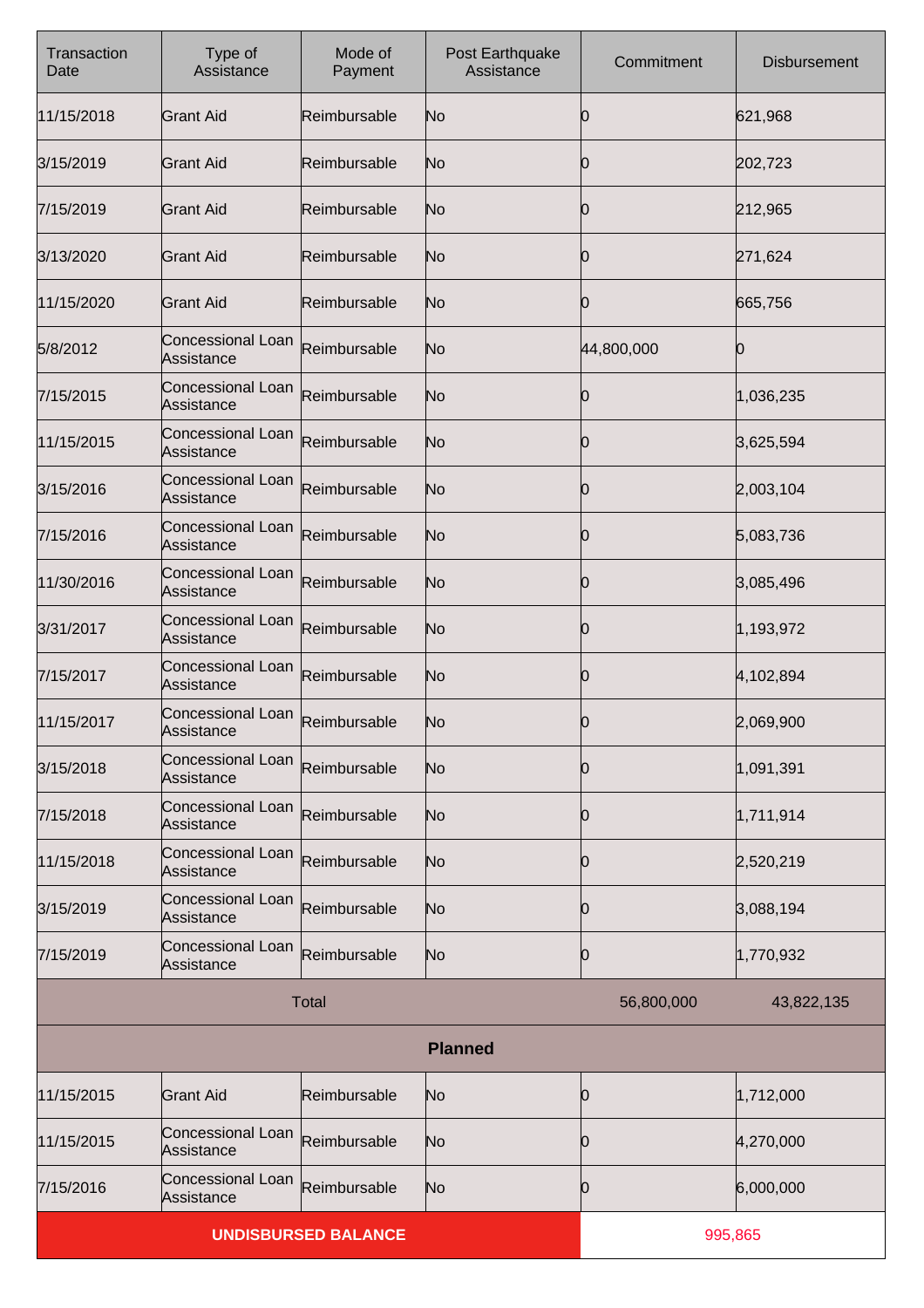| Transaction<br>Date            | Type of<br>Assistance | Mode of<br>Payment | Post Earthquake<br>Assistance | Commitment | <b>Disbursement</b> |
|--------------------------------|-----------------------|--------------------|-------------------------------|------------|---------------------|
| 7/15/2016                      | <b>Grant Aid</b>      | Reimbursable       | No.                           |            | 1,000,000           |
| Total                          |                       |                    | $\overline{0}$                | 12,982,000 |                     |
| Total (Asian Development Bank) |                       |                    | 56,800,000                    | 56,804,135 |                     |
| <b>UNDISBURSED BALANCE</b>     |                       |                    | $-4,135$                      |            |                     |

|                                | <b>Progress Achieved</b> |
|--------------------------------|--------------------------|
| Progress Achieved:             |                          |
| Key Problems:                  |                          |
| Steps Taken to Solve Problems: |                          |

|                                   | <b>Funding Information</b> |
|-----------------------------------|----------------------------|
| <b>Total Actual Commitment</b>    | 56,800,000                 |
| <b>Total Planned Commitment</b>   | $\overline{0}$             |
| <b>Total Actual Disbursement</b>  | 43,822,135                 |
| <b>Total Planned Disbursement</b> | 12,982,000                 |
|                                   |                            |